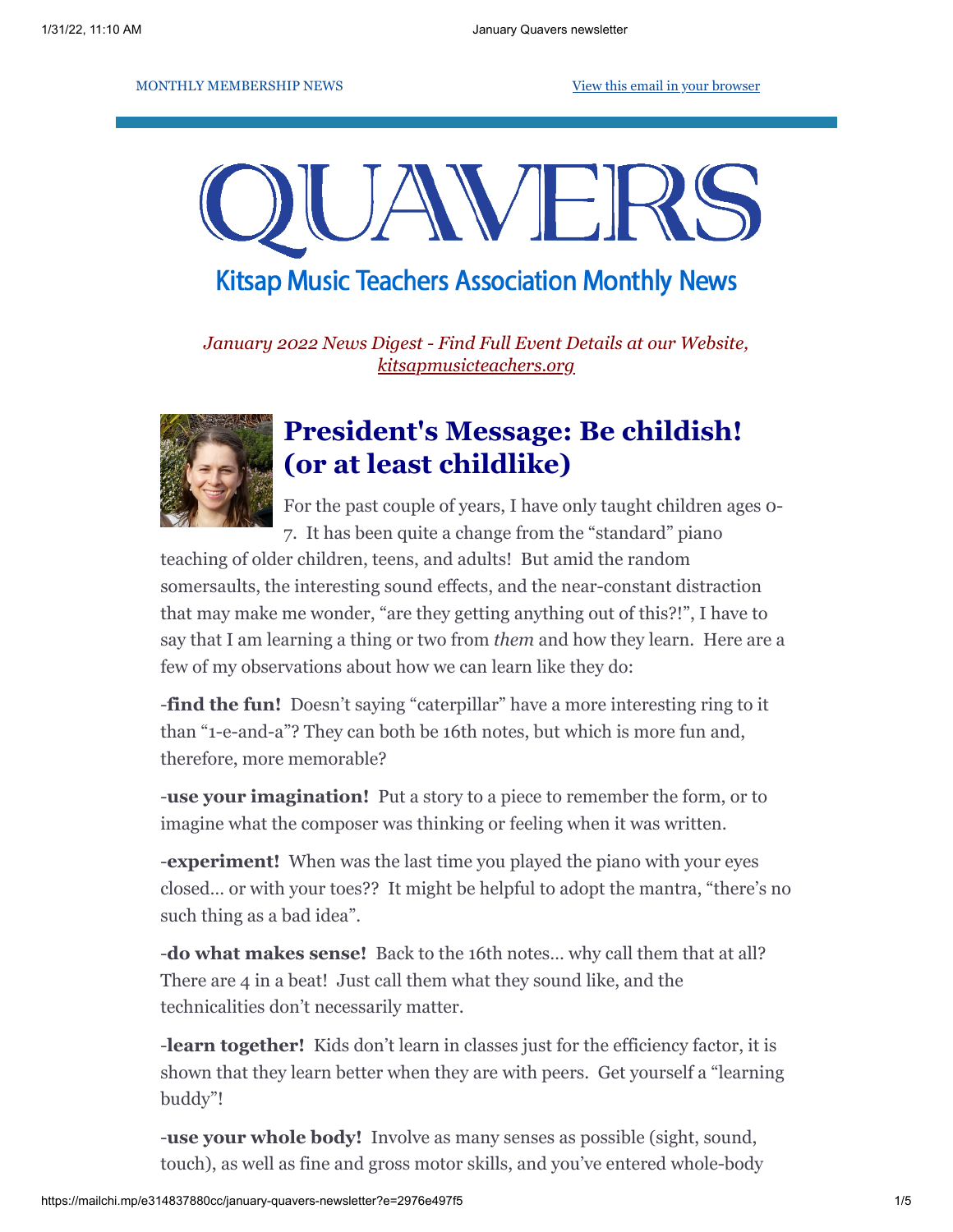learning (one of the philosophies of Dalcroze, as taught by Jan Music).

-**don't be afraid of mistakes!** Most kids are okay with making mistakes as long as no one is implying that mistakes=problems. A mistake is often a necessary stepping stone to getting it right, so make lots, and learn from them!

-**be a sponge!** Kids learn so fast, and they won't waste much time hanging onto the "old" way of doing things.

Many of these examples could be applied in music, or in many other learning environments. See what could apply for your students–no matter their age– and more importantly, for you!

PS If you were looking for a "New years resolutions" article, refer to last [September's issue](https://kitsapmusicteachers.org/wp-content/uploads/2021/09/September-Quavers-newsletter.pdf), since that was the beginning of our new teaching year!

## **Laura Meredith**

President, Kitsap Music Teachers Association



# **From the Vice-President: Meeting News**

Our January KMTA meeting will take place January 14th on Zoom--the link will be sent out prior to the event. Our business meeting will take place at 10am, followed by Deborah Rambo

Sinn giving the rest of her presentation on articulation that was cut short during the WSMTA conference this summer. The first half was wonderful, and I can't wait to hear the rest! She will briefly recap the original presentation; you are in for a treat!

## **Melanie Stroud**

Vice President

To expedite minutes approval at our next meeting, please review the minutes from our November membership meeting [HERE](https://docs.google.com/document/d/10iqy0ABZ9MtNa6AqYJfVecj420UVaJv2/edit?usp=sharing&ouid=117207654775875000168&rtpof=true&sd=true).

# **Strings MAP Registration**

Hello Strings teachers and Happy New Year! It is time to register your students for MAP. The deadline is swiftly approaching, January 15. For your convenience, please click on the following links to access the MAP Handbook, a registration worksheet, and a handy guide to navigate the WSMTA MAP registration forms:

#### [MAP Booklet](https://y3e3n2z4.stackpathcdn.com/wp-content/uploads/2021/09/2021-2022-MAP-Booklet.pdf)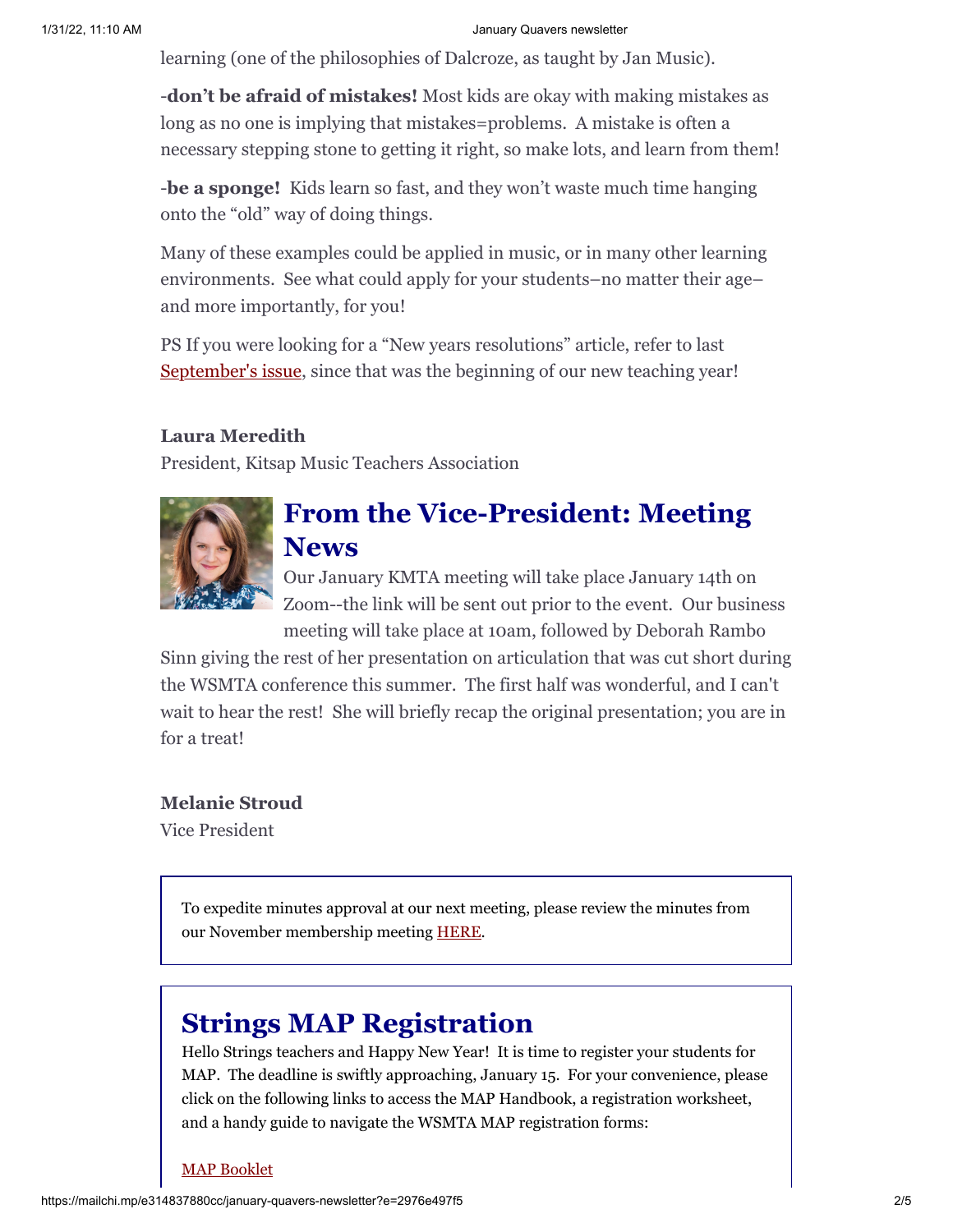## [Registration Worksheet](https://drive.google.com/file/d/1mM00ul_L7tPimruPlF6baiWBaZ8ep1Q-/view) [WSMTA MAP Registration Guide](https://drive.google.com/file/d/12fdG6BVww5EEbYRh3gmb31uNuxAFQR4p/view)

Please note that if you have not yet been in touch with me, or if your anticipated minutes have changed, please contact me before registering, at kurtzbein4@gmail.com.

The WSMTA office will reopen after the holidays on Jan 3. Please test your WSMTA account login early, so that if you need assistance with account lockout, Carrie ([wsmtaoffice@gmail.com](mailto:wsmtaoffice@gmail.com)) or Jason [\(jason.kuo@gmail.com\)](mailto:jason.kuo@gmail.com) will be able to help you.

I'm looking forward to an enriching event! Don't hesitate to reach out if you have questions.

Melanie Kurtzbein Strings MAP Chair

# **KMTA Performance Competitions and WSMTA State Recitalist Competitions**

Once again, KMTA will be holding Performance Competitions in conjunction with the WSMTA State Recitalist Competitions on Saturday March 26 in person, at Gateway Fellowship in Poulsbo. Registration is online only, opening February 20, and closing March 6. All of the information you need to prepare yourself and your students for KMTA's competition in 2022 is now updated and available on the KMTA website. Please read through everything on the COMPETITIONS AND AWARDS [page, as well as on the applicable linked pages, so that you are familiar with eligib](https://kitsapmusicteachers.org/competitions-and-awards/)ility and repertoire requirements well in advance. Be sure to download the Registration Worksheet now, and start filling it in as you work with your students this month. Having this worksheet at your side will make for a smooth registration process in February.

Mary Grant

## **Music Carnival**

Happy New Year to one and all! I hope your holidays were fun and restful, and that you are feeling ready for the busy music season ahead! January brings a stepped up pace for preparing for our annual KMTA Music Carnival and Music Literacy Program exams, scheduled for Sat. April 23. This year we'll be offering a hybrid MLP, where teachers with students who are unable to attend our in-person event will have access to the exams during a limited window, like we did last year.

Within the next two weeks, all Carnival/MLP materials will be updated and made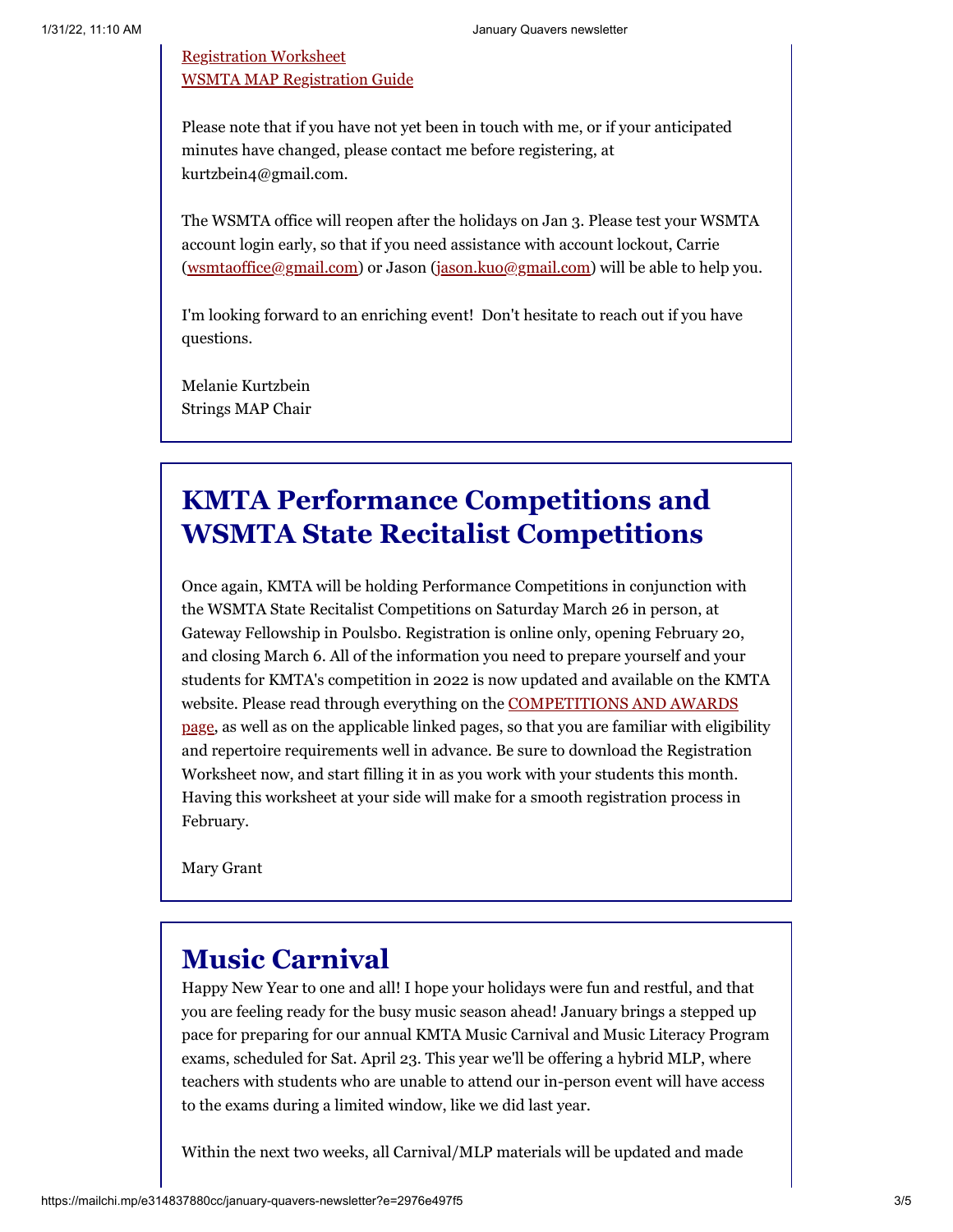#### 1/31/22, 11:10 AM January Quavers newsletter

available to you on the KMTA website. These include a parent information letter, registration form/permission slip, volunteer form, and publicity poster. When these materials are ready on the website, we will send out a direct KMTA email containing more information. Please watch your email for that.

The deadline for registrations will be March 15. If you have any questions, or still need to volunteer to help, please contact:

KMTA MLP Co-Chairs: Dianne Johnston, WSCTM diannej23@comcast.net (360) 930-0168

Diane Layton, NCTM mrsboxL1@yahoo.com (360) 633-5082

KMTA Carnival Co-Chairs: Debra Florian, NCTM flostudio@comcast.net (360) 434-8684

Melanie Stroud, NCTM melaniejoymusic96@gmail.com (360) 434-2117

# **Volunteers needed at WSMTA Conference**

We are looking forward to an in-person state conference this year! It is scheduled for June 23-25 at Lower Columbia College in Longview. Laura Curtis, Co-Chair of WSMTA 2022 Conference, is a still in need of volunteers to help with the following jobs:

Banquet Monitor Packet Presenters Publicity

Job descriptions for each of these can be found [HERE](https://docs.google.com/file/d/1S230o4ocMVi2aUseELHt7-tisBXEzhmy/edit?filetype=msword). If you feel you could help with any of these, or would just like more information, please contact Laura Curtis: curtislj@whitman.edu

# **Do you have info to distribute to KMTA?**